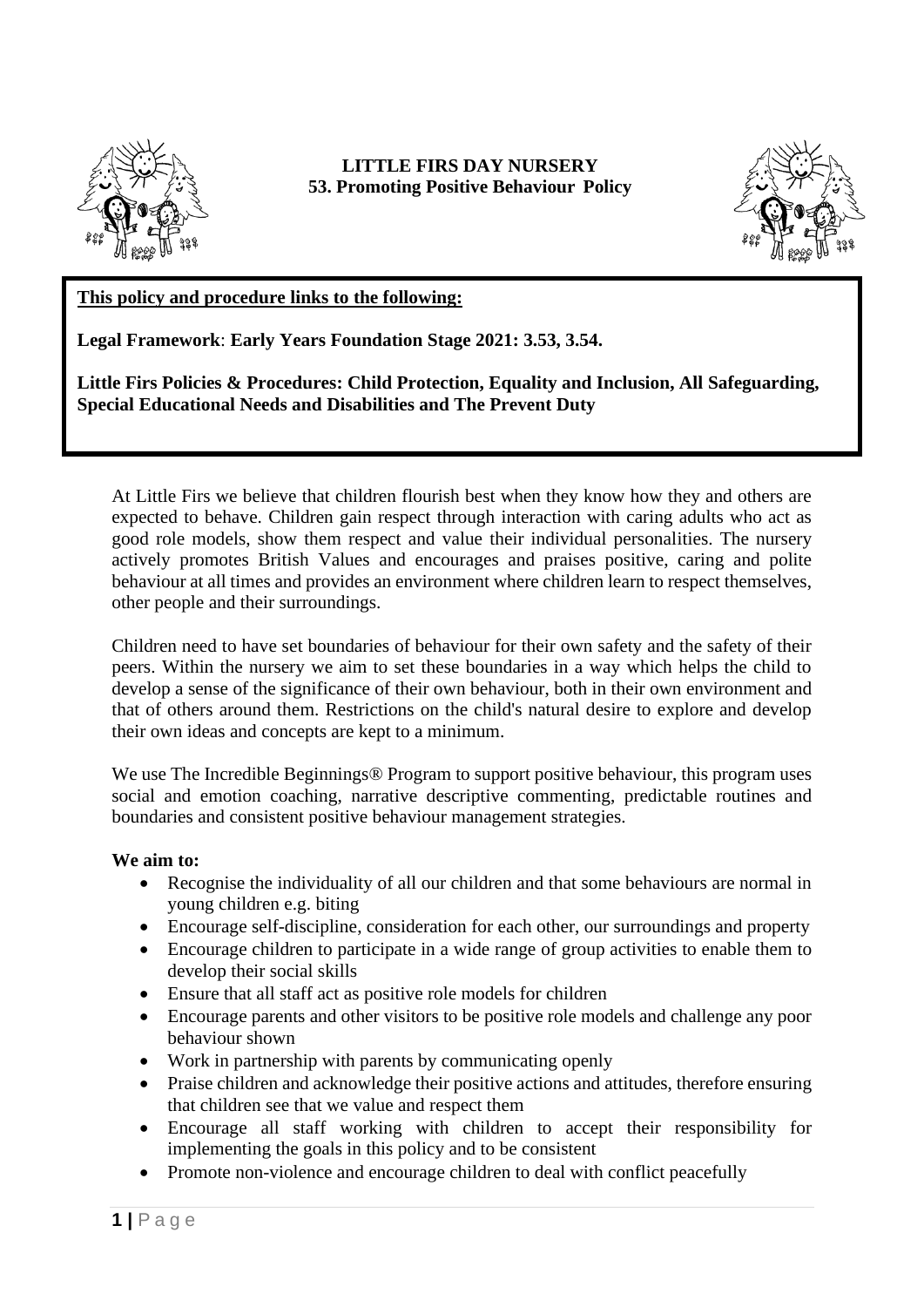- Provide a key-person system enabling staff to build a strong and positive relationship with children and their families
- Provide activities and stories to help children learn about accepted behaviours, including opportunities for children to contribute to decisions about accepted behaviour where age/stage appropriate
- Supporting and developing self-regulation and empathy as appropriate to the stage of development
- Have a named person who has overall responsibility for behaviour management.

The Named Person, Mrs Janice Chegwidden for managing behaviour will:

- Advise and support other staff on behaviour issues
- Along with each room leader, keep up to date with legislation and research relating to behaviour
- Support changes to policies and procedures in the nursery
- Access relevant sources of expertise where required and act as a central information source for all involved
- Attend regular external training events, and ensure all staff attend relevant in-house or external training for behaviour management.
- Support the manager to keep a record of staff attendance at behaviour management training.

Our Nursery Values are concerned with safety, care and respect for each other. We keep the Values to a minimum and ensure that these are age and stage appropriate. The children are involved in the process of setting the values to encourage cooperation and participation and ensure children gain understanding of the expectations of behaviour relevant to them as a unique child.

Children who behave inappropriately, for example, by physically abusing another child or adult e.g. biting, or through verbal bullying, are helped to talk through their actions and apologise where appropriate. We make sure that the child who has been upset is comforted and the adult will confirm that the other child's behaviour is not acceptable. We always acknowledge when a child is feeling angry or upset and that it is the behaviour that is not acceptable, not the child.

## **When children behave in unacceptable ways:**

- We never use or threaten to use physical punishment/corporal punishment such as smacking or shaking
- We will only use physical intervention for the purpose of averting immediate danger or personal injury to any person (including the child) or to manage a child's behaviour if absolutely necessary and in accordance with the Statutory Framework for the Early Years Foundation Stage (3.53-3.54). We keep a record of any occasions where physical intervention is used and inform parents on the same day, or as reasonably practicable
- We recognise that for some children there may be specific development needs that mean regular and ongoing restraint may be necessary to keep themselves and others safe from harm. Any restraint used will be carried out by staff who have received specialist restraint training and staff will use techniques and guidance recommended by the approved training provider. Specialist restraint arrangements will be agreed with parents and recorded. We will complete an incident form following any use of restraint and notify the parents the same day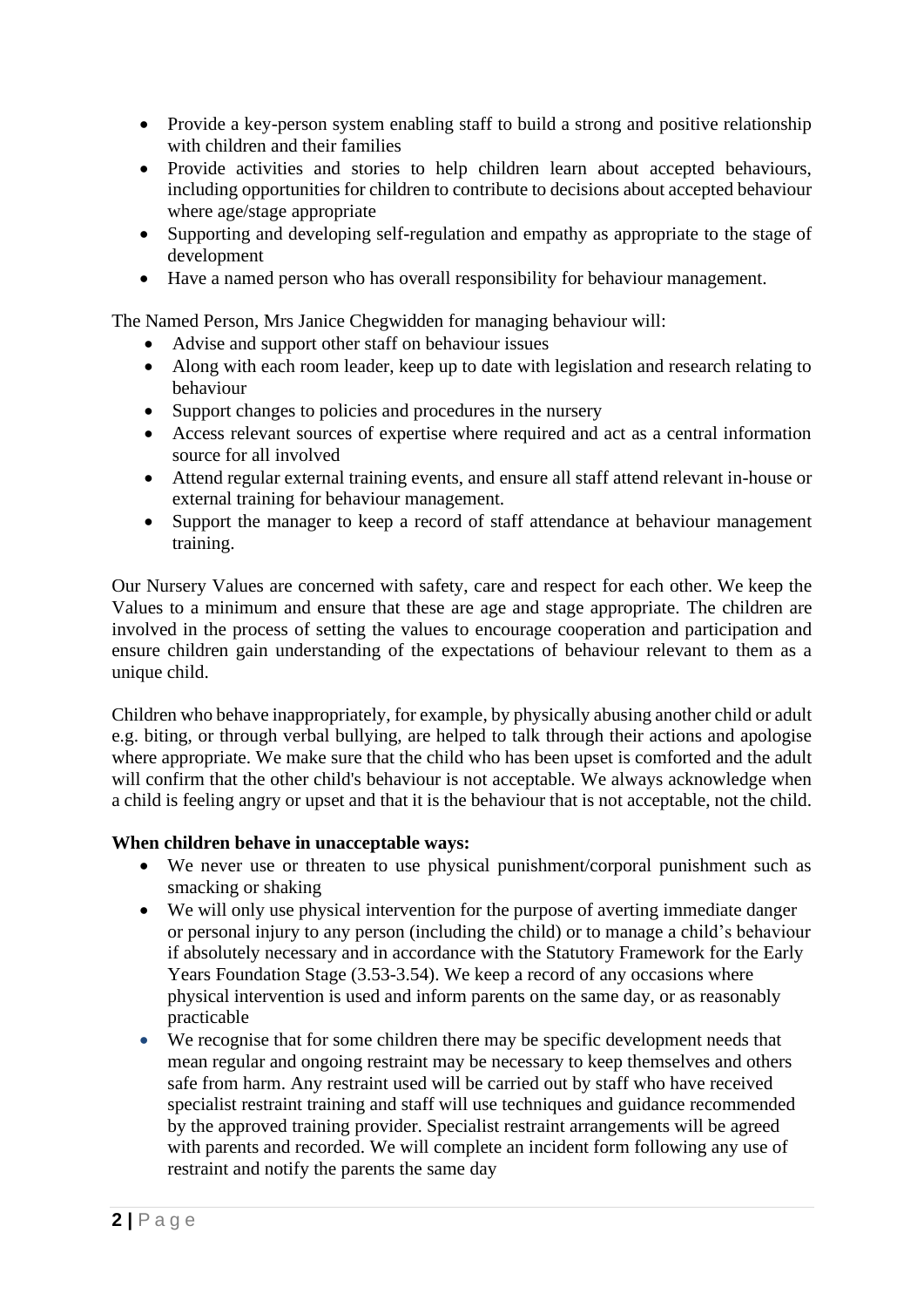- We do not single out children or humiliate them in any way. Where children use unacceptable behaviour they will, wherever possible, be re-directed to alternative activities. Discussions with children will take place as to why their behaviour was not acceptable, respecting their level of understanding and maturity
- Staff will not raise their voices (other than to keep children safe)
- In any case of misbehaviour, we always make it clear to the child or children in question, that it is the behaviour and not the child that is unwelcome
- We decide how to handle a particular type of behaviour depending on the child's age, level of development and the circumstances surrounding the behaviour. This may involve asking the child to talk and think about what he/she has done. All staff support children in developing empathy and children will only be asked to apologise if they have developed strong empathy skills and have a good understanding of why saying sorry is appropriate
- We help staff to reflect on their own responses towards challenging behaviours to ensure that their reactions are appropriate
- We inform parents if their child's behaviour is unkind to others or if their child has been upset. In all cases we deal with inappropriate behaviour in nursery at the time. We may ask parents to meet with staff to discuss their child's behaviour, so that if there are any difficulties, we can work together to ensure consistency between their home and the nursery. In some cases, we may request additional advice and support from other professionals, such as an educational psychologist
- We support children in developing non-aggressive strategies to enable them to express their feelings
- We keep confidential records on any inappropriate behaviour that has taken place. We inform parents and ask them to read and sign any incidents concerning their child
- We support all children to develop positive behaviour, and we make every effort to provide for their individual needs
- Through partnership with parents and formal observations, we make every effort to identify any behavioural concerns and the causes of that behaviour. From these observations and discussions, we will implement an individual behaviour modification plan where a child's behaviour involves aggressive actions towards other children and staff, for example hitting, kicking etc. The manager will complete risk assessments identifying any potential triggers or warning signs ensuring other children's and staff's safety at all times. In these instances, we may remove a child from an area until they have calmed down.

## **Anti-bullying**

Bullying takes many forms. It can be physical, verbal or emotional, but it is always a repeated behaviour that makes other people feel uncomfortable or threatened. We acknowledge that any form of bullying is unacceptable and will be dealt with immediately while recognising that physical aggression is part of children's development in their early years.

We recognise that children need their own time and space and that it is not always appropriate to expect a child to share. We believe it is important to acknowledge each child's feelings and to help them understand how others might be feeling.

We encourage children to recognise that bullying, fighting, hurting and discriminatory comments are not acceptable behaviour. We want children to recognise that certain actions are right and that others are wrong.